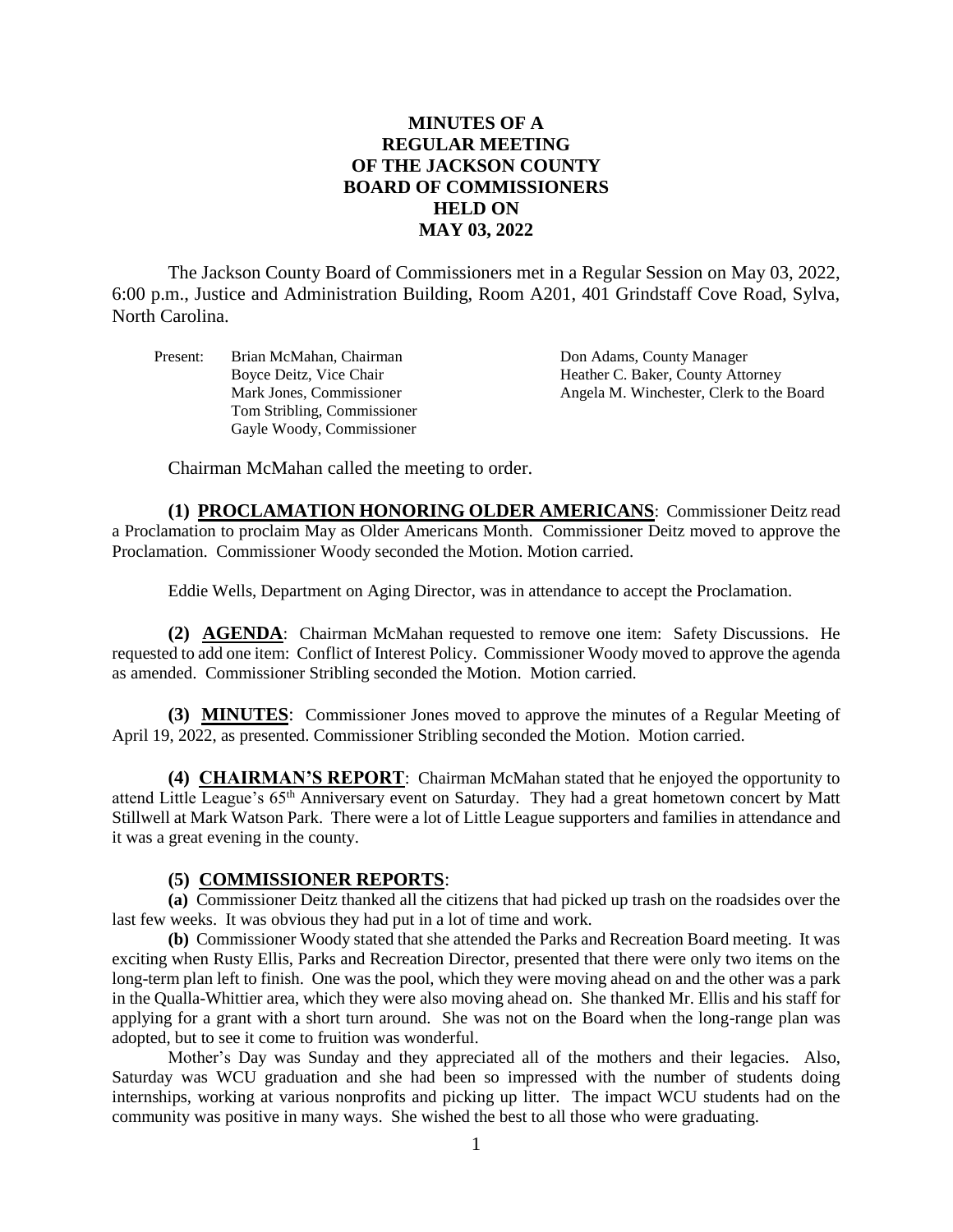**(c)** Commissioner Jones stated that in a couple of weeks, the traffic in the southern end of the county would start increasing. That day, traffic was backed up considerably from the red light at Highway 107 and Highway 64. He requested that the Commissioners encourage NCDOT for any work to be done on the roundabout that was needed for traffic and pedestrian safety. He congratulated Mr. Adams for the new sidewalk that would go up in the Cashiers area. The more sidewalks they had, the safer it would be.

## **(6) COUNTY MANAGER REPORT**: Mr. Adams reported:

(a) **Indoor Pool**: On May 2<sup>nd</sup>, Jackson County appeared before the Cullowhee Planning Council for the Architectural Review Process for the Aquatics Center. It was well received and approved to move forward by the Cullowhee Planning Council.

He provided the Board the information that was presented to the Cullowhee Planning Council, which included renditions of the existing facility along with the addition to include two pools. He shared a virtual walk through of the facility.

They went through a stringent prequalification process in order for contractors to bid on the project. The following contractors attended the prequalification proposal meeting, submitted qualifications and were prequalified to bid on the project:

- Harper Construction, Asheville
- FM Blum, Asheville/Winston Salem
- Hickory Construction, Hickory
- Elford Construction, Charlotte
- HM Constructors, Asheville

They were out to bid for the project and bids were due to be received and opened at 3:00 p.m. on June  $3<sup>rd</sup>$ . Later in the meeting, they would discuss the financing aspect of the indoor pool.

**(b) Qualla Property**: The Qualla property had closed and the property was owned by the county, which was just in time for the PARTF Grant application. They were hopeful to receive a grant to proceed forward with the project.

# **(7) INFORMAL COMMENTS BY THE PUBLIC**: None.

### **(8) WESTERN CAROLINA UNIVERSITY CAPSTONE PROJECT – ADDRESS THE NEED FOR OPIOID INTERVENTION**: Commissioner Woody stated that she had the privilege of attending a Capstone Project presentation by WCU Students. The county would be receiving opioid settlement money and the WCU students would be graduating on Sunday, so she felt it was timely for the Board to hear the presentation. This would be information to help them as they moved forward with further discussions.

WCU Students Maggie Lloyd, Siena Gates and Simon Ryoo presented: Shortage of Substance Abuse Workers: Jackson County: Proposal for Loan Forgiveness Program:

**(a)** Main factors contributing to the shortage:

- Relatively high educational requirements required for the job. (NASW, 2022)
- Lack of funding and incentives for workers in rural areas. (Hammig, 2020)
- Prevalence of addiction had been exacerbated by the Covid-19 Pandemic, causing a massive increase in demand for substance abuse professionals. (NIH, 2022)

**(b)** Jackson County Statistics:

- Substance Misuse: Substance Misuse originally emerged as a health priority during the 2011 CHA process. Particularly concerning were the increase in overdose deaths, number of Naloxone reversals and the lack of follow-up or education post-overdose and tobacco use. (Carraway, 2022).
- Opioid Deaths: Opioid deaths have surged in Western NC over the past decade. Jackson County overdose death rate was higher than the state rate per 100,000. (Carraway, 2022)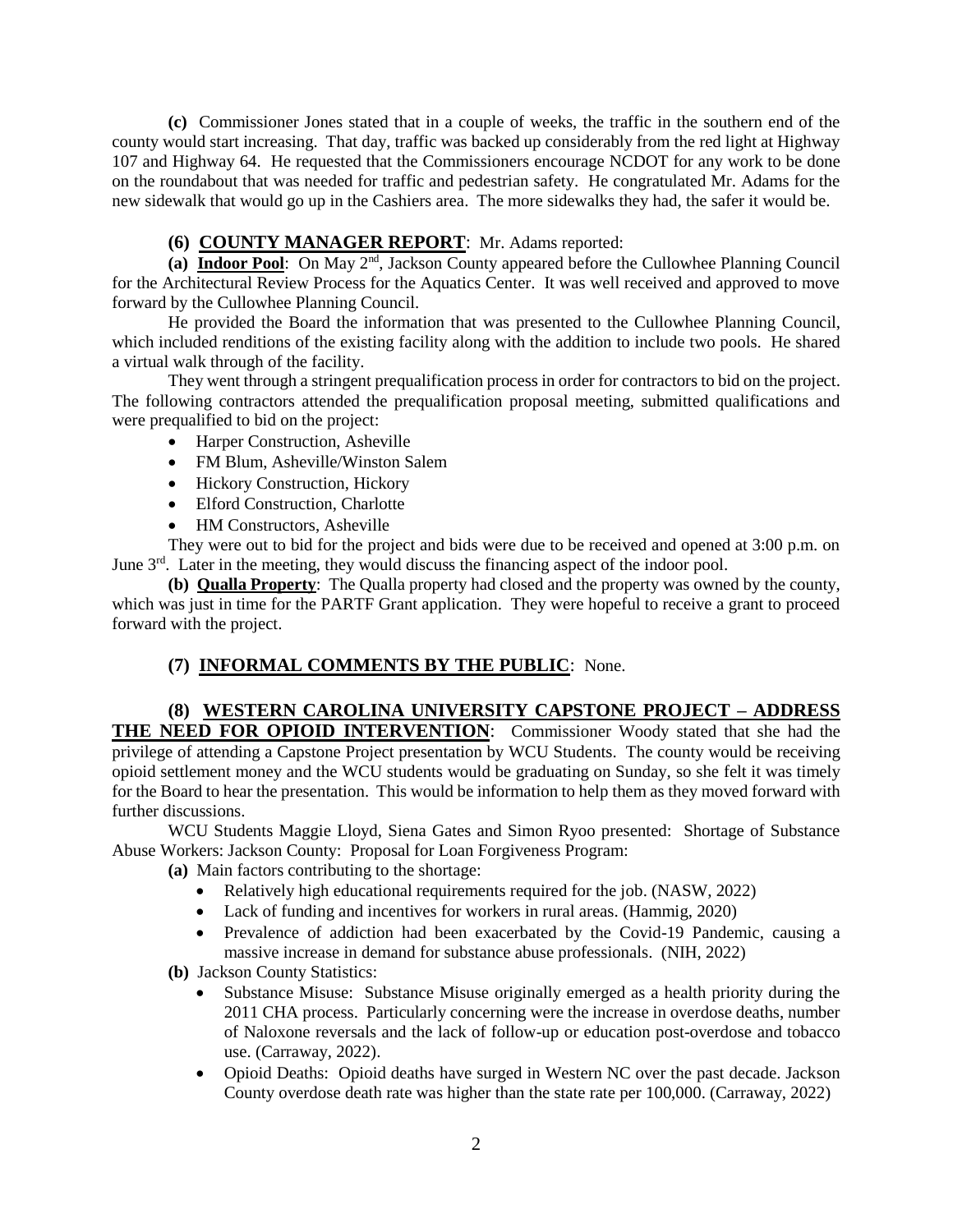Mental Health: Previous data cycles showed that resident's mental health had been suffering, but the COVID-19 pandemic severely exacerbated the strain on mental health and the limited systems to address it. Jackson County had the highest suicide ideation percentage in all Western North Carolina counties and many report ongoing days of poor mental health, seeking treatment for mental health and not being able to get the mental health care that they need. (NIH, 2022)

**(c)** Mental Health Workforce Statistics in North Carolina: Mental Health Care Health Professional Shortage Areas (HPSAs), September, 2021:

- North Carolina:
	- o Percent of need met: 13.4%
	- o Practitioners needed to remove HPSA designation: 199
- United states:
- Percent of need met: 28.1%
- Practitioners needed to remove HPSA designation: 6,559

**(d)** Share of adults reporting symptoms of anxiety and/or depressive disorder who had an unmet need for counseling or therapy, September 29 – October 11, 2021:

- North Carolina: 23.3%
- United States: 26.9%
- **(e)** Tobacco and substance misuse in the county:
	- 28.4% unintentional poisoning deaths/overdose deaths
	- 12% opioid poisoning deaths
	- 68.1% opioid prescribing rate

**(f)** Methods: Research Data:

- New York State Licensed Social Worker Loan Forgiveness (LSWLF) Program-The purpose of this program was to increase the number of licensed social workers, pertaining to mental health and substance abuse. The awards under this program was a maximum of \$26,000 or the applicant's actual eligible student loan indebtedness, whichever was less. This program had been successful in addressing the shortage of substance misuse workers in New York, so the proposal for the loan forgiveness program would model this. (Hochel & Linares, 2022)
- NC MOA: High-Impact Opioid Abatement Strategies: This program, created by North Carolina, as a result of the opioid epidemic, would allocate approximately \$6 million to Jackson County to combat this ongoing crisis. Jackson County Commissioner, Gayle Woody, stated that these funds could potentially be used towards the loan forgiveness program, to address the substance misuse worker shortage in the county. To test the effectiveness of this program, Gayle Woody, would like to start with a smaller amount of students, about 2-3, at \$25,000. (Woody, 2022)

**(g)** Focus for the county: They chose to come up with a proposal trying to address the issue of the lack of funding and incentives for workers in rural areas.

**(h)** Proposal: The proposal idea was to implement a loan forgiveness program for students that were majoring in social work and other substance misuse-related careers. This was an award-for-service program that offers full or partial loan forgiveness for social workers who agree to a predetermined term of service in Jackson County.

The program would be funded by the opioid settlement funds (6 million dollars given to Jackson County):

- \$22,466 average student loan debt at WCU
- $\bullet$  \$25,000 proposal amount per person 15 student max each year
- \$375,000 total amount of request for the Loan Forgiveness Program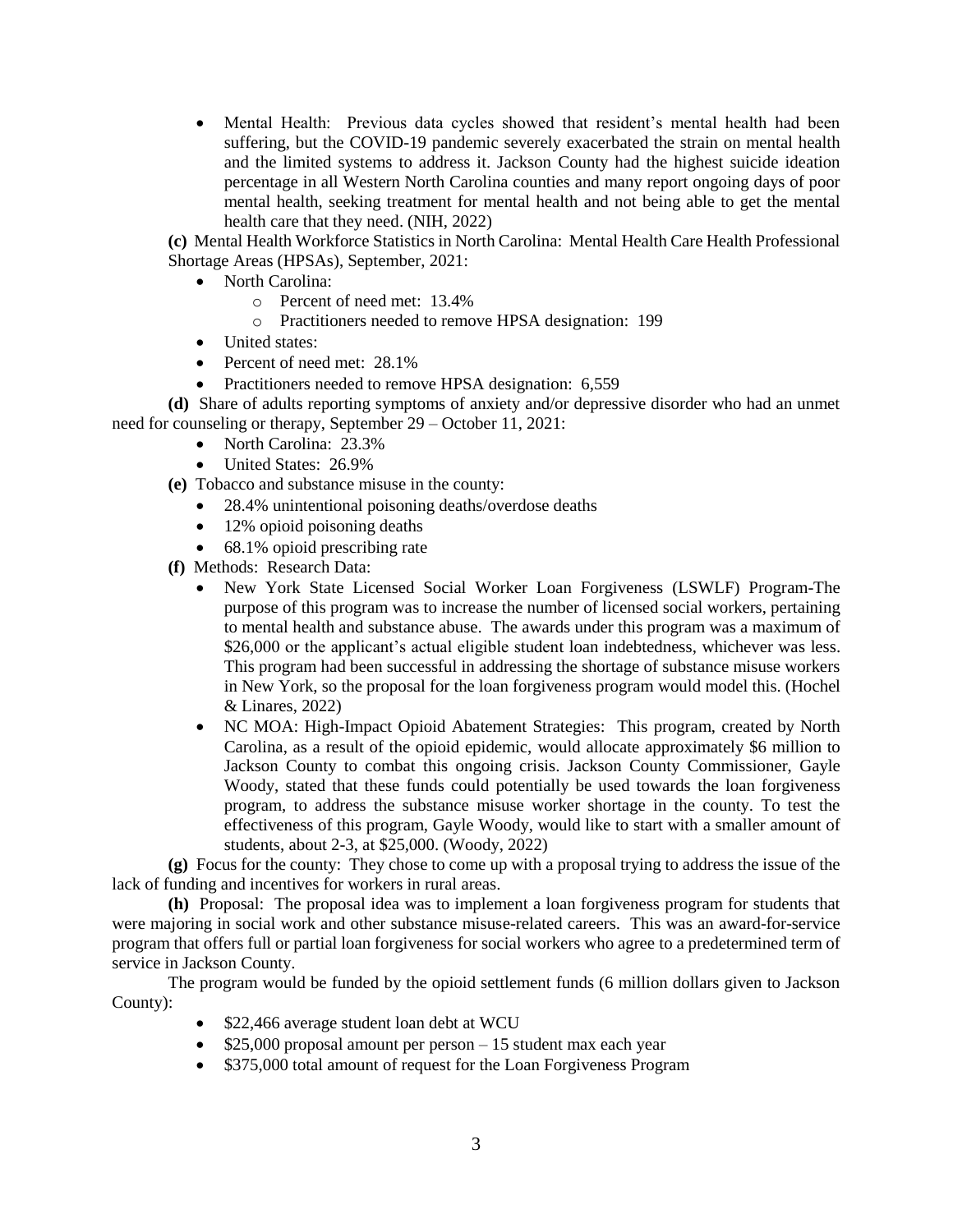- **(i)** How this program would help:
	- It would allow students who want to go to into a field related to substance abuse to have their tuition and school fees paid for or given at a reduced price.
	- It would provide these students with great financial support from the State or Government and be a great incentive to get workers to stay in rural areas.
	- It would inspire a competitive nature in the university's social work program with the most qualified students being selected for the Loan Forgiveness Program.
- **(j)** Career ideas these students would take on in the county:
	- Mental Health Workers: Social workers that specialize in Clinical Alcohol, Tobacco and other drugs
	- Addiction Counselors: Substance Abuse Counselors
	- Certified Peer Support Specialists: Recovery Services Workers
- **(k)** Program eligibility requirements: Modeled by New York Program:
	- Be a NC resident and have resided in NC for 12 continuous months prior to applying for this Program
	- Be a U.S. citizen or eligible non-citizen
	- Have obtained their Social Work degree or Emergency Medical Care degree
	- Be in a non-default status on a student loan made under any NC or federal education loan program or repayment of any NC award
	- Be in compliance with the terms of any service condition imposed by a NC award.
- **(l)** Program Terms:
	- Student would be rewarded \$6,500 every 6 months, which equals out to \$13,000 per year which could be used towards student loan debt
	- To receive this money, the student must sign a contractual agreement to staying in Jackson County to work in the related fields for at least two years
	- Student must agree to work in a field regarding substance misuse that would help career areas with worker shortages
	- Any breakage of this agreement would result in paying back the money received
- **(m)** Pilot Program:
	- The pilot program would consist of 2-5 students each to see if the program was reliable and students would work in their respective rural areas for OUD.
	- The program would offer 2-5 students a chance to receive \$25,000 over a span of 5 years which would entail \$5,000 per person each year.
	- After the students graduate they would choose a healthcare facility in their respective rural areas to work with people with OUD and other substance abuse related issues.

General discussions were held.

Chairman McMahan stated that he was very impressed with their research and what they had come up with as a possible solution. He thought it was something the Board would consider as they looked ahead at the future of the settlement funds to the county as they would find ways to impact people's lives. *Informational item.*

#### **(9) REZONING REQUEST – CULLOWHEE PLANNING DISTRICT**: Anna Harkins, Planner I, stated that the Planning Department received an application from DT Ventures II, LLC, requesting a Zoning Map Amendment for 3264 Old Cullowhee Road (PIN #7559-45-1434) and a portion of the adjoining property (PIN #7559-45-2354). The request was to rezone the subject properties from Institutional to Commercial.

The Cullowhee Planning Council and the Planning Board both unanimously recommended that the Commissioners consider approval of the proposed map amendment and consistency statement. A public hearing was held prior to the regular meeting with no public comment.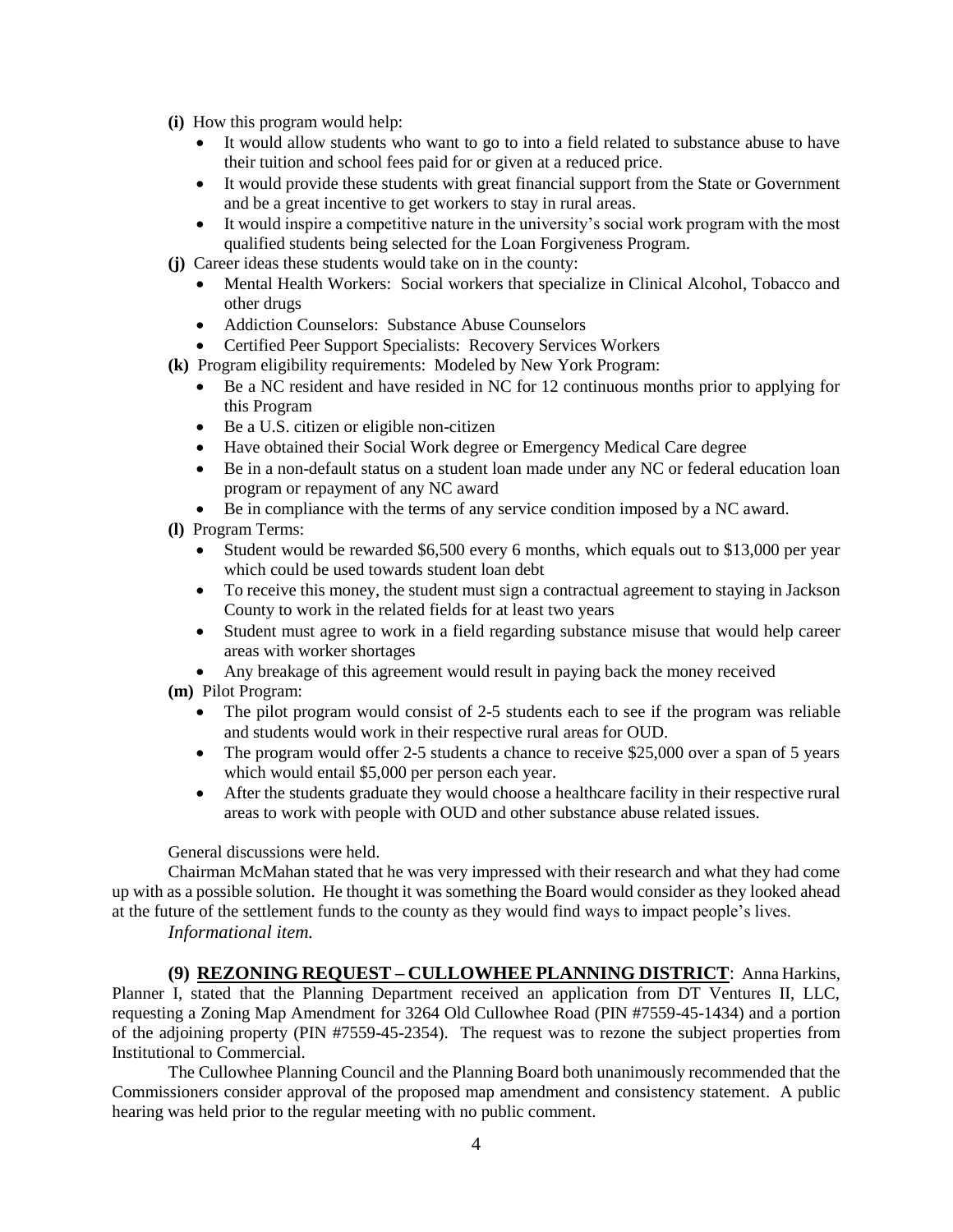Commissioner Jones asked if there were any objections at the Cullowhee Public Hearing? Ms. Harkins stated no, there were no objections.

*Motion: Commissioner Deitz moved to approve the Zoning Map Amendment and Consistency Statement, as requested. Commissioner Woody seconded the Motion. Motion carried by unanimous vote*.

**(10) JUVENILE CRIME PREVENTION COUNCIL (JCPC)**: Heather Baker, JCPC Chair and Kerri Tucker, JCPC Board Member, were present for this item.

Ms. Tucker presented selected programs, certification, membership list and proposed funding for FY22-23. The amount allocated from the state was \$128,439 with a county match of \$50,234. The plan detailed a breakdown of how the funds would be dispersed to each program:

- HIGHTS: \$73,997
- HIGHTS Restorative Justice Options: \$25,037
- Hawthorne Heights: \$28,621
- Jackson JCPC Administration: \$784

Regarding the JCPC Membership, Commissioner Deitz was the Commissioners' representative on JCPC. The members decided how the funds were used through an RFP process.

*Motion: Commissioner Deitz moved to approve the Programs, Certification, Membership List and Funding Plan for FY22-23, to include a match of \$50,234.00. Commissioner Woody seconded the Motion. Motion carried by unanimous vote.*

**(11) OFFER TO PURCHASE AND CONTRACT FROM JOSHUA TREE ASSOCIATES, LLC AND RESOLUTION R22-07:** Ms. Baker presented an offer she received from Joshua Tree Associates, LLC for Lot 42, Bear Pen, containing 1.27 acres, (PIN #7545-69-1348) and Lot 43, Bear Pen, containing 1.42 acres, (PIN #7545-69-1577) in Mountain Township for \$2,500.00 for each lot, a total of \$5,000.00. If approved, they would send letters to all of the adjoining property owners. This would also be published in the newspaper for the upset bid process.

*Motion: Commissioner Stribling moved to approve Resolution R22-07, as presented. Commissioner Jones seconded the Motion. Motion carried by unanimous vote.* 

**(12) INDOOR POOL UPDATE AND FINANCING**: Darlene Fox, Finance Director was present for this item. Mitch Brigulio, Senior Vice President, Davenport Public Finance; Carson Wiley, Public Finance Analyst, Davenport Public Finance; and Ted Cole, Senior Vice President, Davenport Public Finance, were present via Zoom for this item.

Mr. Adams provided the Board with a copy of the presentation: General Obligation Bonds, Series 2022 – Direct Bank Loan Bid Summary. He also provided the Board with a letter from Webster Bank.

He stated that the purpose of the discussions was regarding the type of financing for the indoor pool. The timing of some of these issues would be relevant to the discussions. As a reminder, they were scheduled to open bids on June 2<sup>nd</sup> for this project. At the same time, they were proceeding forward with getting bond ratings so the county could be rated to go out to a public market and sell bonds.

Currently, the county was scheduled to meet with three rating agencies on May  $11<sup>th</sup>$ . Once the county received bond ratings and opened bids, they would be in a position to sell bonds. They also had to go through a Local Government Commission process, which they already had the bonds approved. They scheduled a sell date for the bonds on June 28<sup>th</sup>.

Last week, he received information from Davenport, the county's financial consultant, that they were running into a market where interest rates were quickly rising. He and Ms. Fox were working with the financial consultants and followed through with some of Davenport's recommendations, including instead of looking at selling the bonds in an open market, they wanted to see if there banks interested in buying the bonds.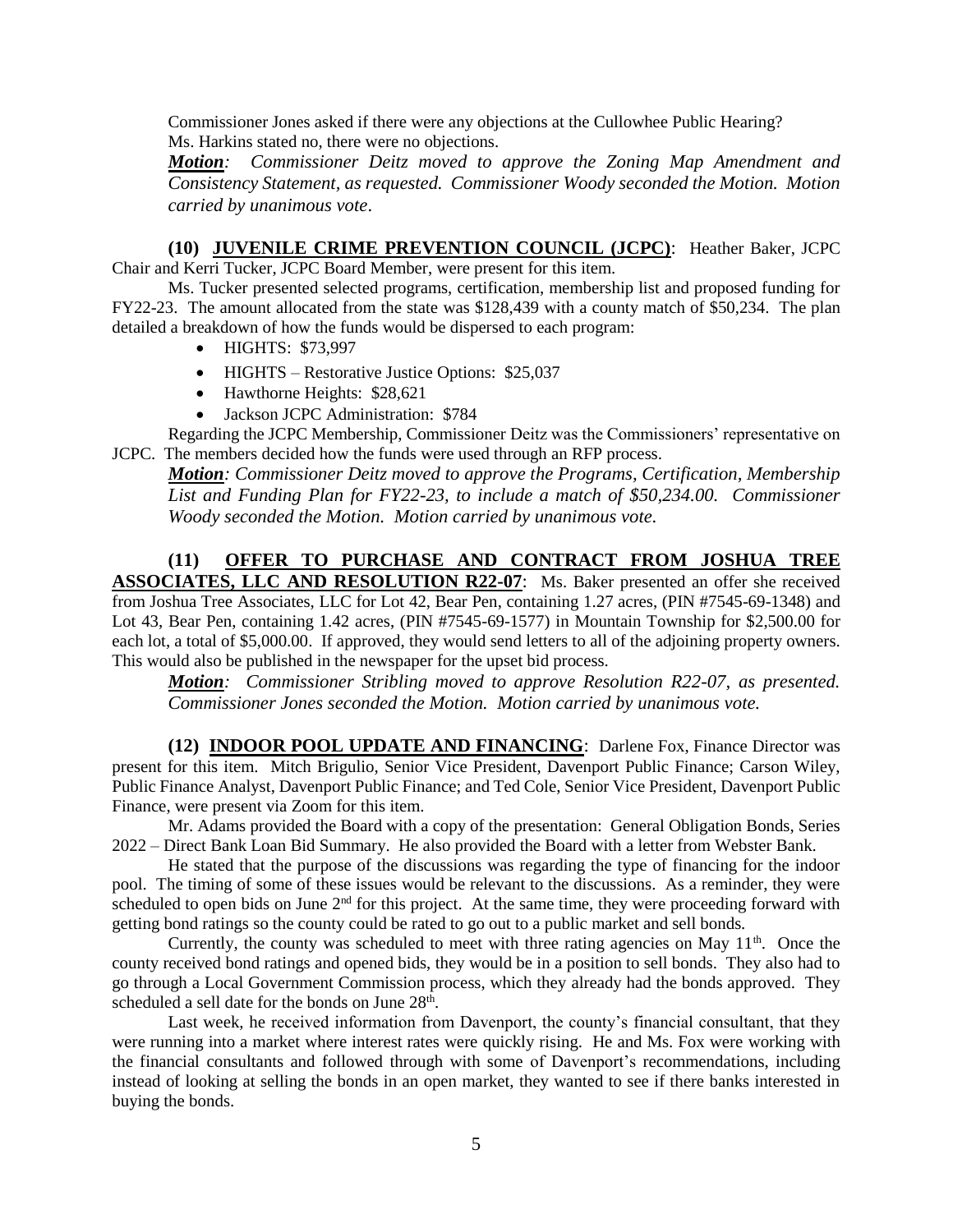There were banks that were interested and had given a bid to buy the bonds. The bond market was already anticipating the rate increases. Traditionally, bond rates would be lower than a bank rate. But, at that time, banks were not as far along anticipating the rate increases as the bond market. The county was in a position, if the Board deemed appropriate, to move forward and lock in interest rates versus waiting two months when they believed interest rates would be significantly higher.

If they locked in the rates, after they opened bids and the Board decided which direction they were going to go, they would have the best financing options available at that time versus waiting. The consultants had been working very hard and had gotten multiple bids.

Mr. Brigulio stated that a sale date of June 28<sup>th</sup> had been scheduled for the public sale market process, which was when they could lock in interest rates for the public sale. The public sale market was very transparent and published on a daily basis. Interest rates were up 1.7% since January for 15-year interest rates. The rising interest rate environment had continued throughout the year and picked up over the last couple of months. They were seeing larger increases month over month.

Given where they were with the project bids coming in on June  $2<sup>nd</sup>$ , they were at a time where they were able to lock in interest rates with banks. Typically banks would hold interest rates from 45 to 60 days, so they were now in that window to consider this option. Over the last week, they solicited indications of interest from various banks for a direct bank loan, which would be evidenced by a general obligation bond. They would still be using the General Obligation Bond Authorization that was approved in November, 2020. They could use the General Obligation Authorization by using a bank loan as opposed to issuing bonds in the public market.

**(a)** He presented the formal term sheets from the banks that were interested:

| Lender                        | <b>15 Year Term</b> | <b>Bank Fees</b> | <b>Acceptance/Rate Expiration</b>  |
|-------------------------------|---------------------|------------------|------------------------------------|
| <b>Key Government Finance</b> | 3.23%               | \$0              | May 6th / June 17th                |
| Truist Bank                   | 3.32%               |                  | $$7,500$   No Deadline / June 27th |
| Capital One                   | 3.44%               | \$0              | May 9th / June 3rd                 |
| Webster Bank                  | 3.24%               | \$0              | May $13th$ / June 17th             |

Currently, the lowest rate they received from a bank was from Key Government Finance. They also provided the best flexibility for prepayment of the loan. If they were not able to close by the deadline, there would be no penalty, but the interest rate would be subject to change. He also shared the debt service comparison chart for a 15-year term for each lender.

**(b)** Recommendation: Based upon their review of the proposals, related analyses and discussions with County Staff and Bond Counsel, due to the current interest rate market environment, Davenport recommended that the county select the Direct Bank Loan Funding Approach with either Key Bank or Truist Bank.

**(c)** Next Steps:

- May 10<sup>th</sup>: Board of Commissioners Meeting: County Board considers adopting a Preliminary Findings Resolution
- June 2<sup>nd</sup>: Jackson County Recreation Center Project Bids Due
- $\bullet$  June 7<sup>th</sup>: LGC approves financing
- $\bullet$  June  $7<sup>th</sup>$ : Board of Commissioners Meeting: County Board considers approving a Final Resolution
- Mid-Late June: Closing on Financing

Mr. Adams stated that on June  $2<sup>nd</sup>$ , in order to open bids, they would have to receive three. If there were less than three bids, they would have to re-advertise and open bids on June 13<sup>th</sup>. A required closing date of June  $17<sup>th</sup>$  would potentially put the Board in the position of making a final decision by June  $17<sup>th</sup>$ . If they opened bids on June  $2<sup>nd</sup>$ , they would have a couple of weeks.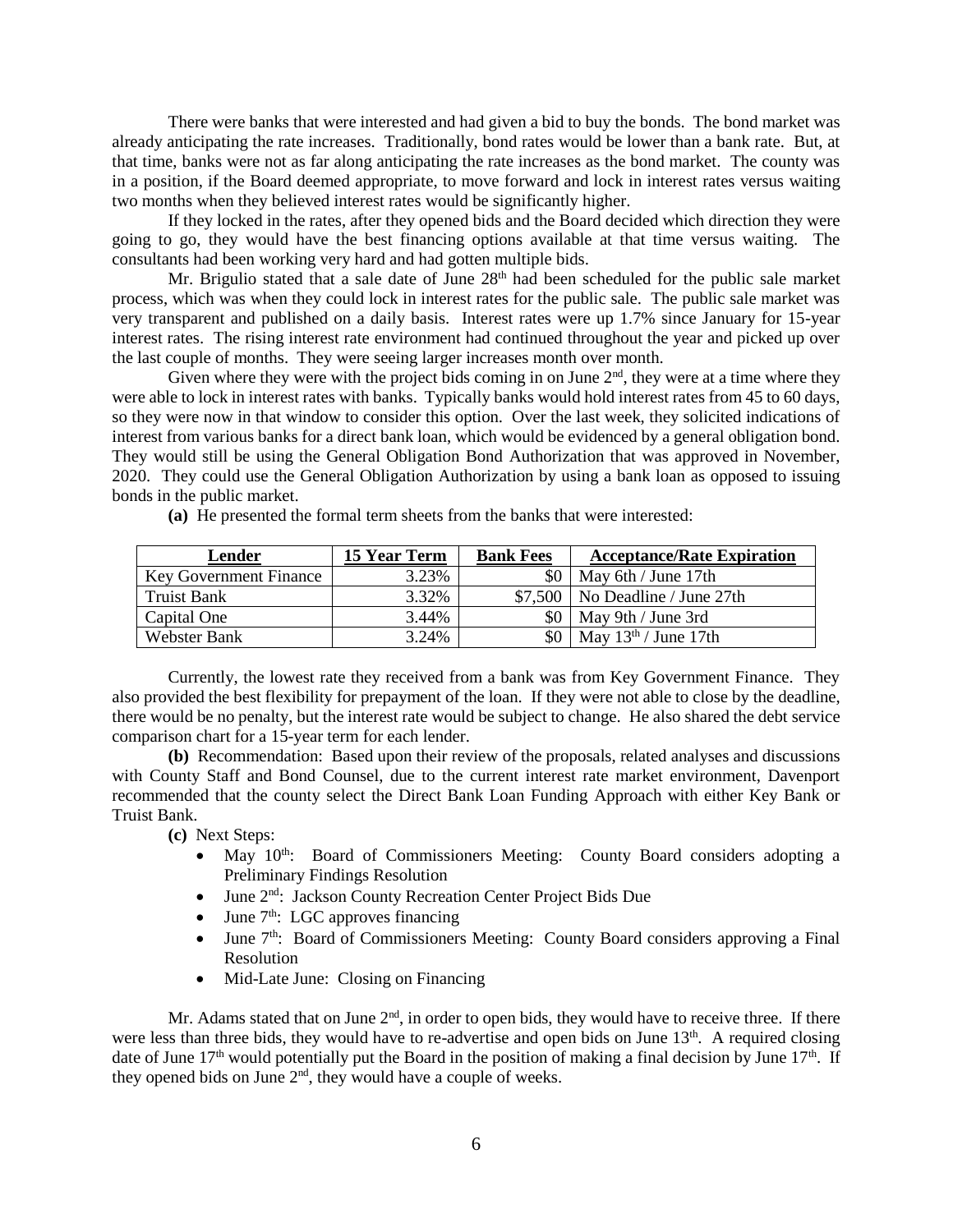If the bids came back higher and they were not able to fund it with this loan by June  $17<sup>th</sup>$ , they would most likely be into the month of July and would have to go back to the LGC for approval. At that point, they would have to release all of these interest rates. There would be no penalties to the county for not closing on the loan on June  $17<sup>th</sup>$ .

The recommendation from County Staff would be to proceed forward with Key Government Finance. If the Board followed that recommendation, County Staff requested that the Board vote to approve the Key Government Finance Term Sheet for the 2022 GO Bond for a Direct Bank Loan Approach. If the Board voted on this item, it would allow them to lock in the rate that week and County Staff would come back before the Board on May 10<sup>th</sup> with a formal Resolution to confirm the direct bank loan approach.

Chairman McMahan stated that he thought it was key that there were no consequences or negatives to lock in the rate. He thought this was a good opportunity.

Mr. Adams stated that it would also save the county \$60,000 if the Board proceeded forward with the recommendation, as they would not hold the meetings with the three rating agencies on May  $11<sup>th</sup>$ .

General discussions were held.

*Motion: Chairman McMahan moved to adopt the Key Government Finance Term Sheet for the 2022 GO Bond for a Direct Bank Loan Approach, as presented and recommended, to lock in the rate. Commissioner Stribling seconded the Motion. Motion carried by unanimous vote.*

**(13) CONFLICT OF INTEREST POLICY**:Ms. Baker stated that recently, several grants required a Conflict of Interest Policy, which they had dealt with them on a case by case basis. With ARPA money coming into the community, which involved federal funds, they would see this a lot. She presented a policy for consideration by the Board so they would have the policy in place for upcoming grants and projects they were working on.

The policy mirrored state law and as County Employees and Public Officials they were already under obligation, as stated in the policy. The County's Human Resource Manual did have statements about Conflicts of Interest, which were included in this policy. They were not adding or making a more restrictive policy, they were only putting it all together in one policy.

Chairman McMahan stated that they already did this and had been abiding by the statements in the policy, but to be clear, they wanted to put this into a policy for adoption.

General discussions were held.

*Motion: Commissioner Jones moved to approve the Conflict of Interest Policy, as presented. Commissioner Woody seconded the Motion. Motion carried by unanimous vote.*

**(14) FINAL OFFER FOR 2.5 ACRES SCOTTS CREEK**:Ms. Baker stated that on March 15, 2022, the Board approved the initial bid from Timothy and Belinda Heaton for 2.5 acres in Scotts Creek Township (PIN#7662-48-8003) for \$600.00. The offer was upset and the final bid was for \$2,550.00 from Jacob Cox. This had been advertised for ten days with no further upset bids. She requested approval of the final bid, which was \$2,550.00.

*Motion: Commissioner Deitz moved to approve the offer for the final bid of \$2,550.00 for 2.5 acres in Scotts Creek Township (PIN#7662-48-8003), as presented. Commissioner Stribling seconded the Motion. Motion carried by unanimous vote.*

**(15) BRIDGE NAMING REQUEST AND RESOLUTION R22-08**: Chairman McMahan stated that this item was carried over from a previous meeting. He presented Resolution R22- 08 in support of naming Jackson County Bridge No. 27 "The Wade and Becky Wilson Bridge", for consideration.

*Motion: Commissioner Jones moved to approve Resolution R22-08, as presented. Commissioner Woody seconded the Motion. Motion carried by unanimous vote.*